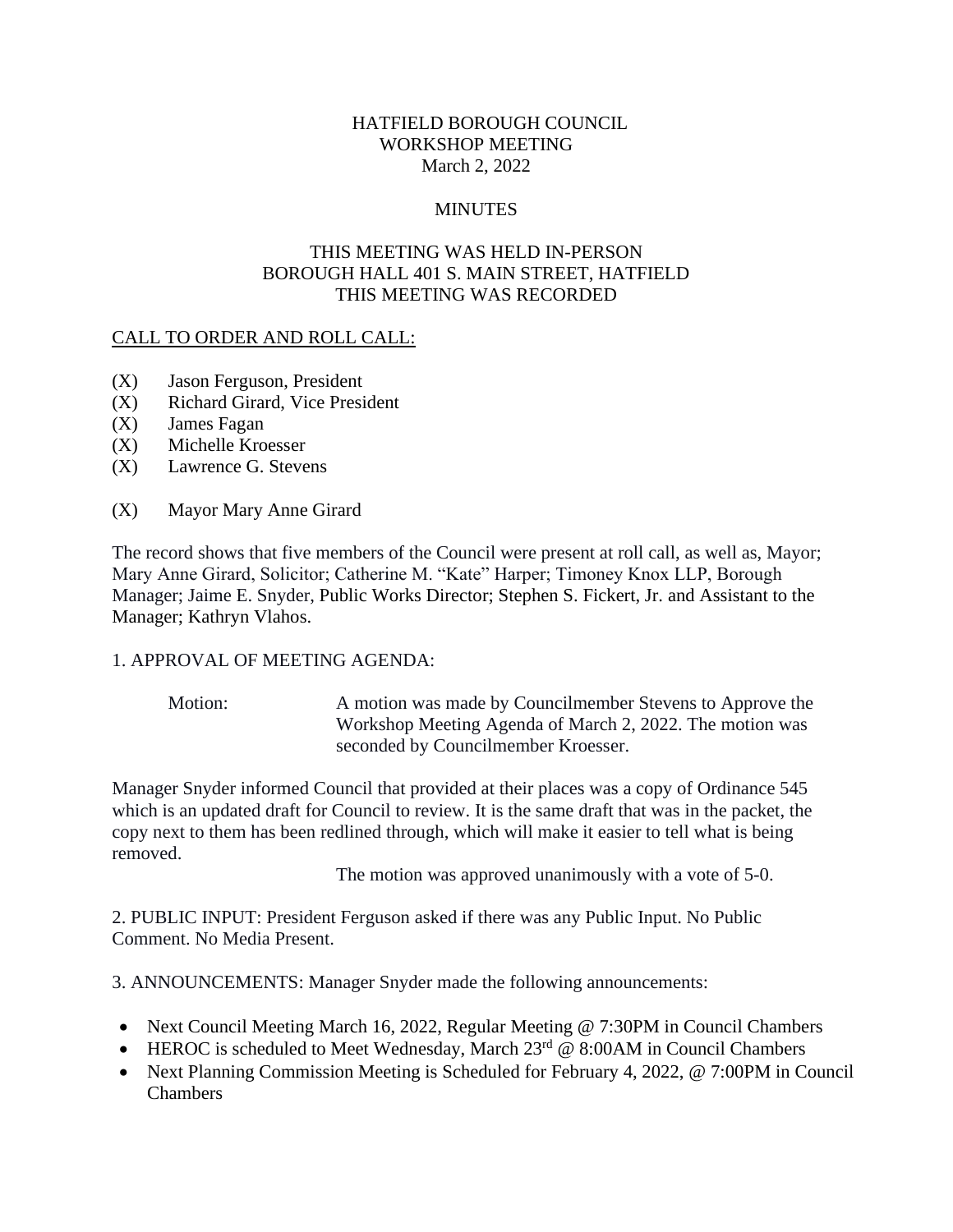## Council Meeting Minutes **March 2, 2022**

• HMHS is Scheduled to Meet Tuesday, March 22, 2022 @ 7:00PM at the HVFC

## 4. REPORTS FROM STANDING COMMITTEES AND MAYOR:

## • **Budget, Finance, and Labor Committee Report**

Manager Snyder updated Council that there is a meeting scheduled for March 10, 2022. It was decided that the masking policies will be optional in the Borough office and Public Works building.

## • **Planning, Building, and Zoning Committee Report**

Councilmember Stevens stated that the Outdoor Dining Ordinance is on the agenda for review tonight.

## • **Public Safety Committee Report**

Councilmember Kroesser stated that the results of the Edgewood Drive speed study were available. The results of the study found that there were no recommendations for any changes to be made at this time.

### • **Public Works & Property and Equipment Committee Report**

Councilmember Fagan stated that he was impressed with his tour of the Public Works building and he was impressed with the operations of the department.

## • **Utilities Committee Report**

Councilmember Girard reported that they have not had a meeting but he would like to report on the Power Outage that took place on February 21, 2022, when a truck took out the power lines. The truck was heading out of town on West Broad Street into the township and cut down Little Broad Street and to make the right on Towamencin Ave. On Little Broad Street the truck got caught on the communication wires which caused him to pulled down the utility pole. The truck left the scene and was caught later after reviewing footage from cameras around the scene.

# • **Hatfield Economic Revitalization Committee Report**

Councilmember Girard informed council that the list of Businesses is currently being updated by the Public Information Coordinator, Lindsay Hellmann. Earth Day Celebration is being worked on which will take place on Saturday, April 23, 2022 at Franconia Automotive. The Borough's social media page is updated with information on events as well as power outages, he encourages all to use it for information. The Borough's news letters will not be published after March of this year, it will publish in the Indian Valley Chamber of Commence News issues.

# • **Dual Action Committee Report**

President Ferguson would like to set up a date that committees can put a list together of things they would like to discuss.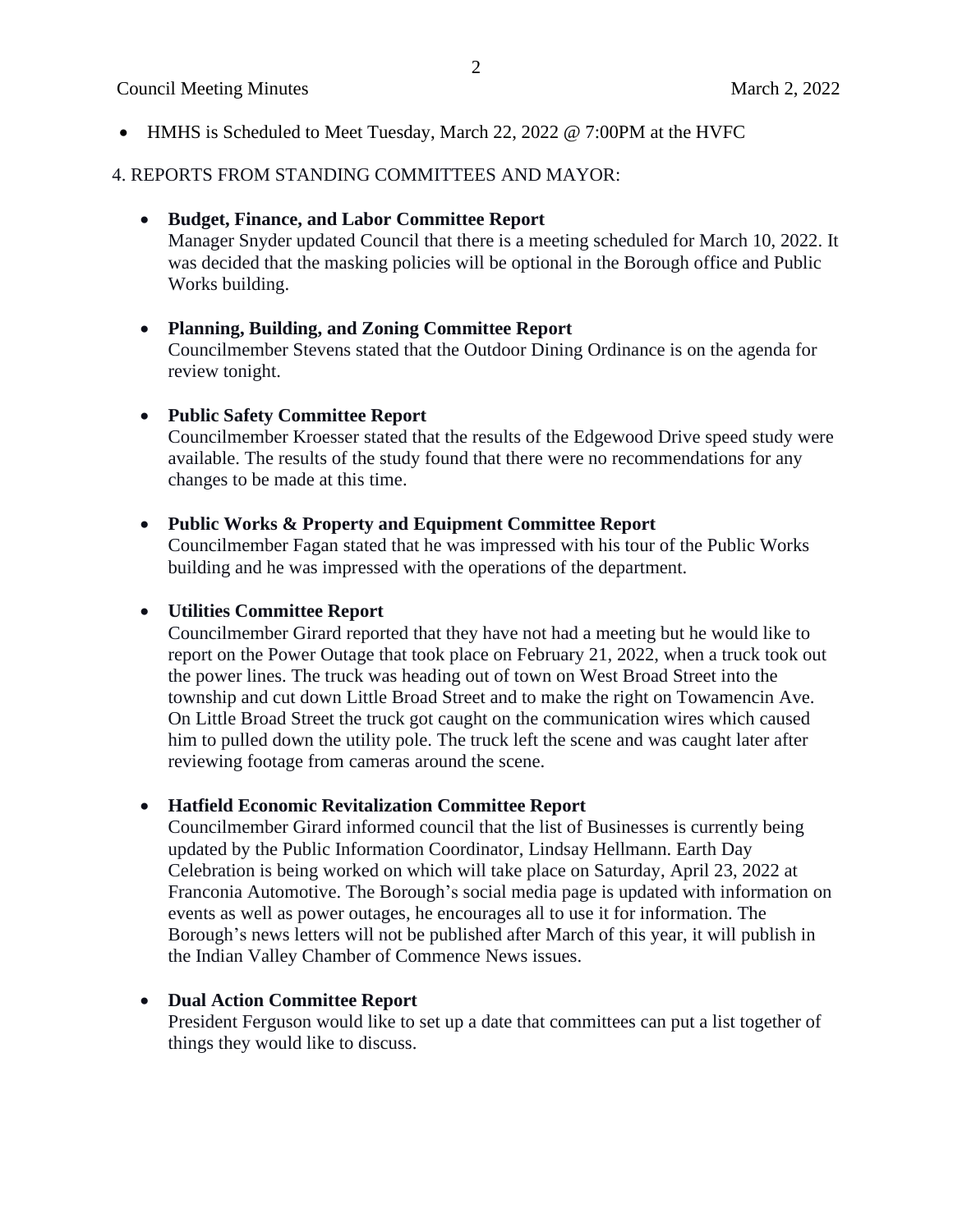• **Mayor Mary Anne Girard Report** Mayor Girard reported that she is going to change her office hours on Thursday to 4:30PM to 6:00PM.

## 5. REPORTS AND CORRESPONDENCE

Manager Snyder and President Ferguson updated and answered questions regarding the Reports and Correspondence. Lieutenant Robertson answered questions regarding the Police Report.

- Monthly Investments Report
- Monthly EIT/LST Report
- Monthly YTD Report
- Police Department Report
- Fire Department Report
- Public Works Department Report
- Engineering Report
- Zoning Officer, Building Code, Property Maintenance Report
- Fire Marshal / Fire Safety Inspection Report
- Pool Advisory Report

### 6. MANAGERS REPORT

1. Land Use & Development Updates

A. 371 Edgewood (formerly 122 ½ Towamencin Ave.) Demolition Completed / Driveway Permit Being Reviewed

- B. Edinburgh Square Subdivision: Building Permits Issued
- C. Bennett's Court L.D.: Revised Preliminary Plan to Re-Submitted
- D. 43 Roosevelt L.D.: Final Plan Approved / Working on Developers Agreement
- E. 127 Penn Avenue: Sketch Plan Submitted- Project on Hold
- F. SEPTA Property: Long Term Lease being developed

2. Utility Billing Update:

Staff continues to monitor Electric & Sewer Past Due accounts. Working with the Utilities Department on a schedule for past-due notices and shut-off schedule for the next several months.

Email billing is available for Electric & Sewer Accounts. Please contact Utilities Department if you are interested in signing up.

The Electric Customer Portal has been updated. The Portal was restructured with customer input to make it more user-friendly. An updated user guide is available when opening the portal to assist with re-registration. The portal can be accessed from the Borough Website.

<https://hatf-pa0web.amppartners.org/index/php>

Please register exactly as it appears on your current billing. Example SMITH, JOHN E.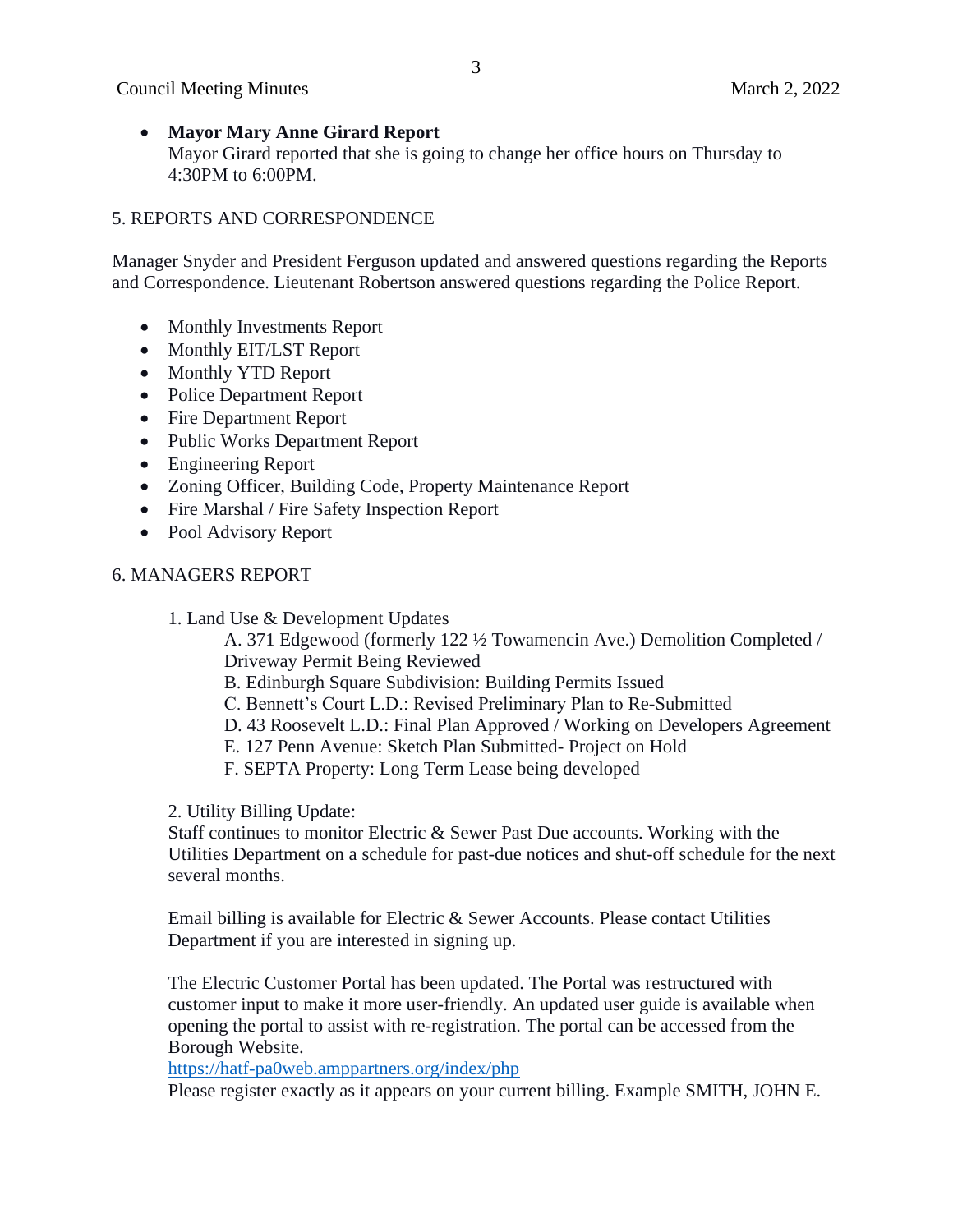#### 3. 2021 Outstanding Project Updates

A. The East Lincoln Avenue Bridge Replacement Project is completed, minus the restoration work under the maintenance bond. Payment Application No. 6 and 7 were approved at the January 19, 2022, Regular Meeting. The process has been started to submit all paperwork for the grant reimbursement.

B. The Orchard Forest Way CDBG Sanitary Sewer Project is nearing substantial completion. Working on final project costs including storm pipe and curb replacement along with punch list items of sidewalk work and yard restoration which will impact final payment.

C. CMAQ Grant (Synchronization of Signals) is waiting on the final connection of communication / fiber for the Borough and the Township and set up of the system on the PennDOT server.

4. 2022 Project Updates

A. 2022 ADA Ramp & Curb & Ramp Project -Pre-bid March 9<sup>th</sup> Bid-opening March 23<sup>rd</sup>.

B. 2022 Roadway Resurfacing Project-bid package.

C. W. Broad Street, E. Broad Street N. Market H2O / PA Small Water Storm and Sanitary Sewer Grant Project- finishing up survey, bid package.

D. CTP Firehouse Flasher Grant- waiting on final PA One Calls for utility locations and the arrival of ordered materials. COR No. 1 was approved for a 30ft mast arm.

E. MTF / CTP Crosswalk Grants- waiting on agreements and coordination with Storm and Sanitary H20 PA Small Water Grant Project.

5. PMEA Update February Newsletter- attached

Training is being offered in the East & West for Electric.

6. AMP Pennsylvania R.I.C.E. BTM Peaking Project Update

AMP is still working with PPL on a final punch list of items including testing. The electrical contractor was given the green light by AMP to finish all necessary items.

7. AMI Update

The AMI system is 100% installed and integrated into our system.

8. Public Information Officer Update- attached

9. Items of Interest

A. PSAB Conference Registration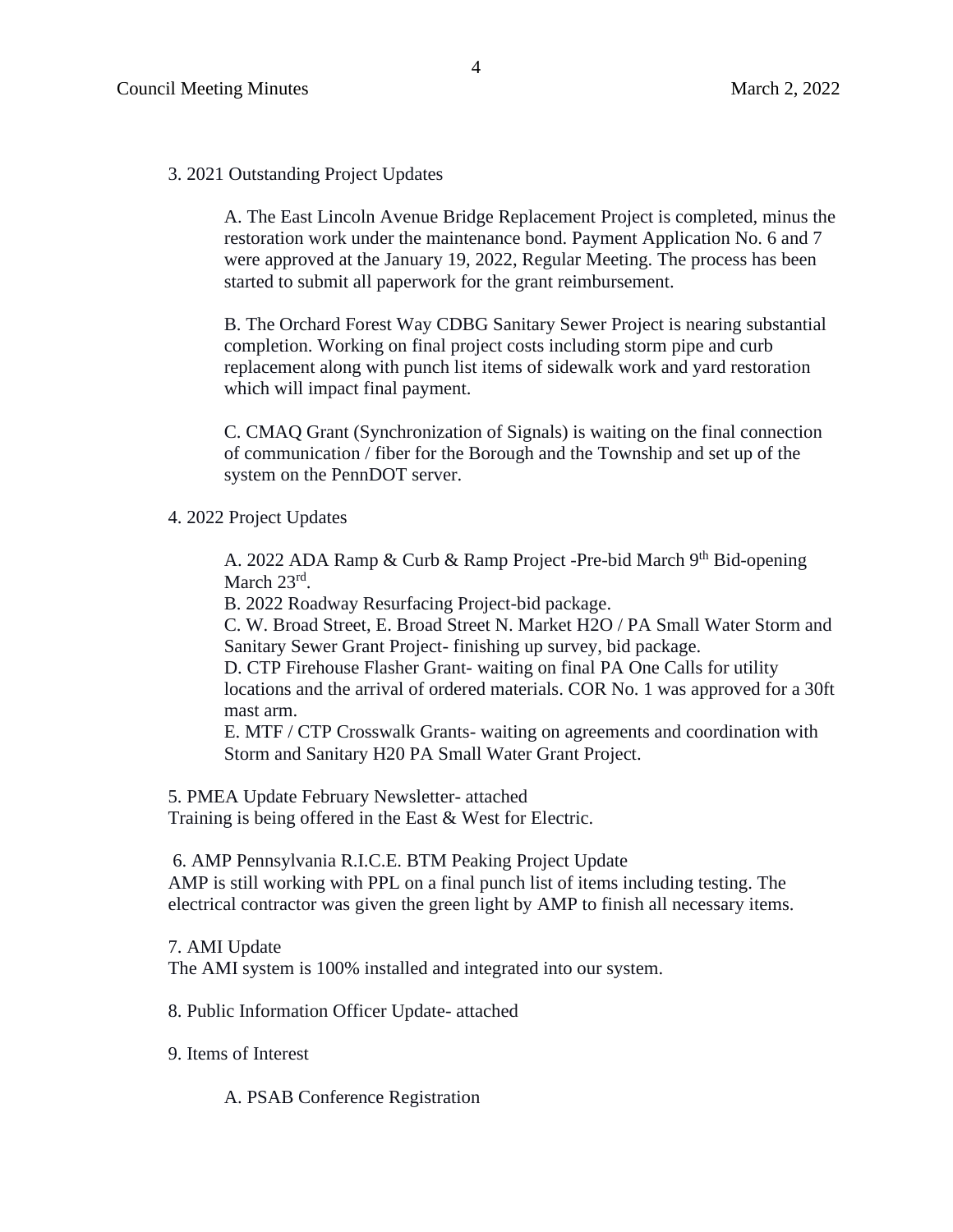B. NextEra Conference Recap C. APPA Legislative Rally Recap D. ARPA Montgomery County Recovery Funds <https://www.montcopa.org/3821/recovery-office> E. Build Better America Infrastructure Law <https://www.whitehouse.gov-wp-content/uploads/2022/01/BUILDING-A->BETTER-AMERICA\_FINAL.pdf

### 7. NEW BUSINESS / DISCUSSION ITEMS

A. Hatfield American Legion Memorial Day Parade Request

Manager Snyder informed Council that this was the annual request from the Hatfield American Legion for the Memorial Day Parade. They are requesting approval of the parade and for the Borough to apply for the PennDOT permit. This goes with New Business Item B, which is a resolution that honors their request to close some Borough roads.

B. Resolution 2022-04 Memorial Day Parade

Manager Snyder stated that this Resolution will be on for action at the March 16, 2022, Regular Meeting.

C. Retain Special Consortium Counsel to Negotiate Comcast Franchise Renewal Agreement

Manager Snyder explained that Cohen has reached out to represent Hatfield Borough as well as any municipality that is eligible to negotiate the Comcast Franchise Renewal Agreement. There are 13 municipalities that have signed up to be represented by Cohen. Montgomery County Consortium has agreed to pay \$1,000 for each municipality that would sign the franchise agreement with Cohen which would bring the Borough's cost down to \$4,925.

#### 8. OLD BUSINESS:

A. Ordinance 545 Outdoor Dining Core Commercial District

Solicitor Harper explained that the way that outdoor dining works is that is allowed in the Core Commercial District and in order to have live entertainment, a conditional use needed to be applied for. Solicitor Harper explained the changes that she made to the ordinance, included adding a decimal amount to the sound that is allowed to be heard from the property line. That amount is 70 decimals. Manager Snyder stated that Hatfield Borough Planning Commission met on Monday and they recommended approval of the Ordinance.

#### 9. ACTION ITEMS: